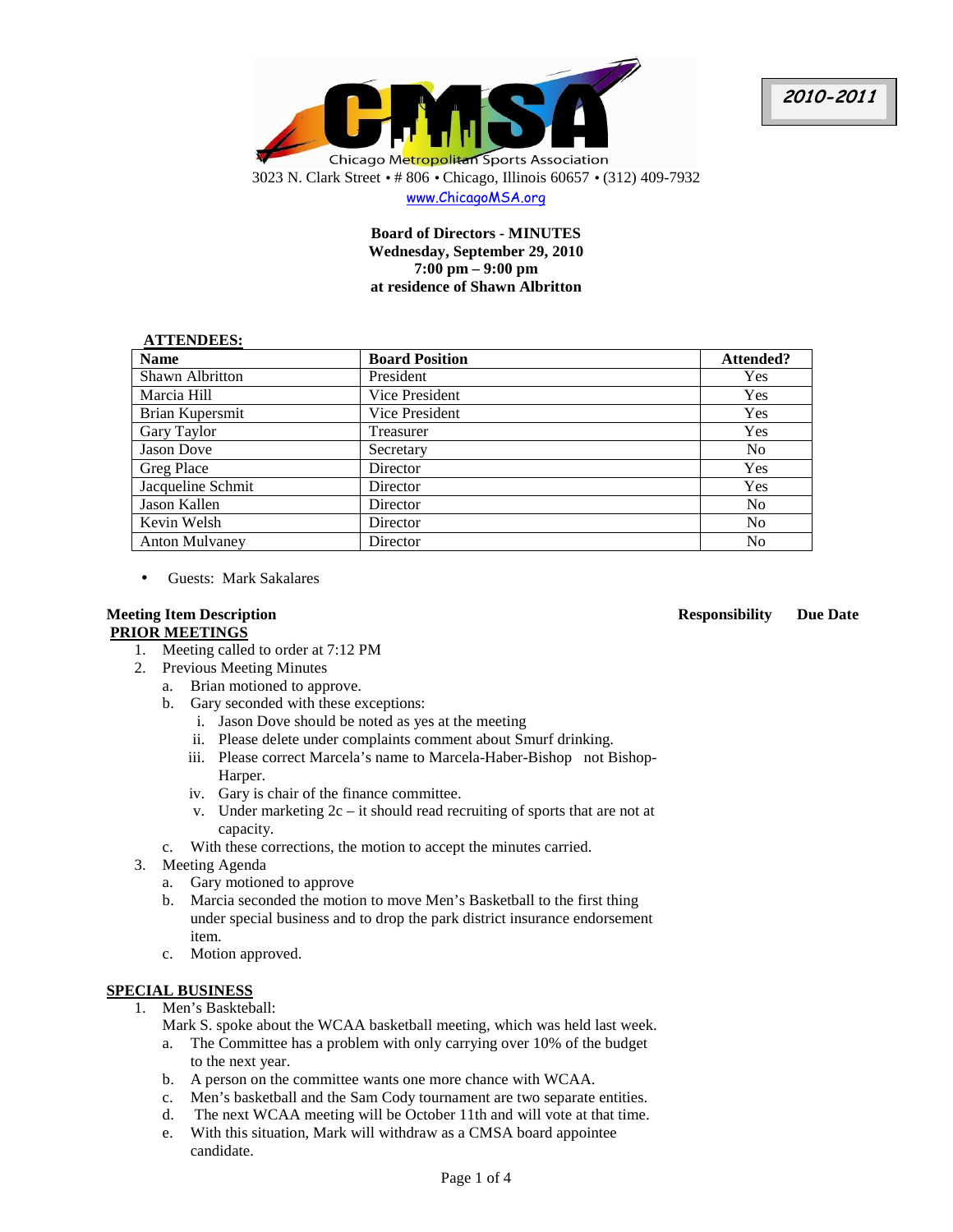



www.ChicagoMSA.org

|    | <b>Meeting Item Description</b>                                                                             | <b>Responsibility</b> | <b>Due Date</b> |
|----|-------------------------------------------------------------------------------------------------------------|-----------------------|-----------------|
| 2. | Membership Waivers:                                                                                         |                       |                 |
|    | Membership waivers requested and approved via board email                                                   |                       |                 |
|    | a. Rick Doherty                                                                                             |                       |                 |
|    | Mike Richardson<br>b.                                                                                       |                       |                 |
|    | <b>Grant Olson</b><br>$c_{\cdot}$                                                                           |                       |                 |
|    | They will be asked to sign a paper waiver.                                                                  |                       |                 |
| 3. | Fall Indoor Soccer:                                                                                         |                       |                 |
|    | Not a problem, soccer is finally taking off<br>a.                                                           |                       |                 |
|    |                                                                                                             |                       |                 |
|    | <b>STANDARD BUSINESS</b>                                                                                    |                       |                 |
|    | <b>Treasurer Report</b>                                                                                     |                       |                 |
| 1. | Gary passed out the treasurer's report and proposed budget for 2010-2011. A                                 | Gary Taylor           | 08/17/2010      |
|    | discussion was held.                                                                                        |                       |                 |
| 2. | The main issue is what is a healthy reserve amount. Gary will put together all                              |                       |                 |
|    | of the budgets including the biggest cost which is fields/court.                                            |                       |                 |
| 3. | Brian motioned and Marcia seconded - CMSA should cap annual carryover at                                    |                       |                 |
|    | 10% and to target 100,000 in reserves. Motion carried.                                                      |                       |                 |
| 4. | Another discussion was held at the end, Brian moved "Prior to the end of the                                |                       |                 |
|    | 2010-2011 fiscal year (mid-July 2011), we should project what the expected                                  |                       |                 |
|    | surplus will be, and any surplus over 10% be returned to the leagues pro-rated.                             |                       |                 |
|    | Jackie seconded. Motion carried.                                                                            |                       |                 |
| 5. | Gary made a motion to accept all five recommendations. Greg seconded the                                    |                       |                 |
|    | motion. After a brief discussion, Brian motioned to accept 1,2 4 and 5. Greg                                |                       |                 |
|    | seconded, motion carried.                                                                                   |                       |                 |
|    | <b>Committee Reports</b>                                                                                    |                       |                 |
|    | 1. Advertising/Sponsorship                                                                                  |                       |                 |
|    | a. nothing.                                                                                                 |                       |                 |
| 2. | Marketing                                                                                                   |                       |                 |
|    | next month when Jason will be in town.<br>a.                                                                |                       |                 |
| 3. | Women's Social Committee                                                                                    |                       |                 |
|    | Shawn has recruited Denice Barndt, BJ Negrete and Sam Hamilton, he<br>a.                                    |                       |                 |
|    | will provide guidance on what he expected them to do.                                                       |                       |                 |
| 4. | Open Social Committee                                                                                       |                       |                 |
|    | Nothing                                                                                                     |                       |                 |
| 5. | a.<br>Finance & Insurance Committee                                                                         |                       |                 |
|    | nothing.                                                                                                    |                       |                 |
| 6. | a.<br>Park District & Tournament Committee                                                                  |                       |                 |
|    | Greg attended a World Series meeting, see sheet handed out.                                                 | <b>Greg Place</b>     |                 |
|    | Things CMSA can provide:                                                                                    | Joe Pittman           |                 |
|    | Put info on website<br>a.                                                                                   |                       |                 |
|    | Use CMSA Facebook page<br>$\mathbf{b}$ .                                                                    |                       |                 |
|    | Handout flyers/postcard at CMSA events, registration or season ending                                       |                       |                 |
|    | c.                                                                                                          |                       |                 |
|    | parties<br>d. Link to the world series page                                                                 |                       |                 |
|    |                                                                                                             |                       |                 |
|    | Info in an email blast that CMSA was already planning to send out.<br>e.<br>f.<br>Table at the annual party |                       |                 |
| 7. | ChicagoMSA Hall of Fame Committee                                                                           |                       |                 |
|    | the passing of HOF member Rich Essig                                                                        |                       |                 |
| 8. | a.<br>Public Relations and Social Media Committee                                                           |                       |                 |
|    |                                                                                                             |                       |                 |

a. nothing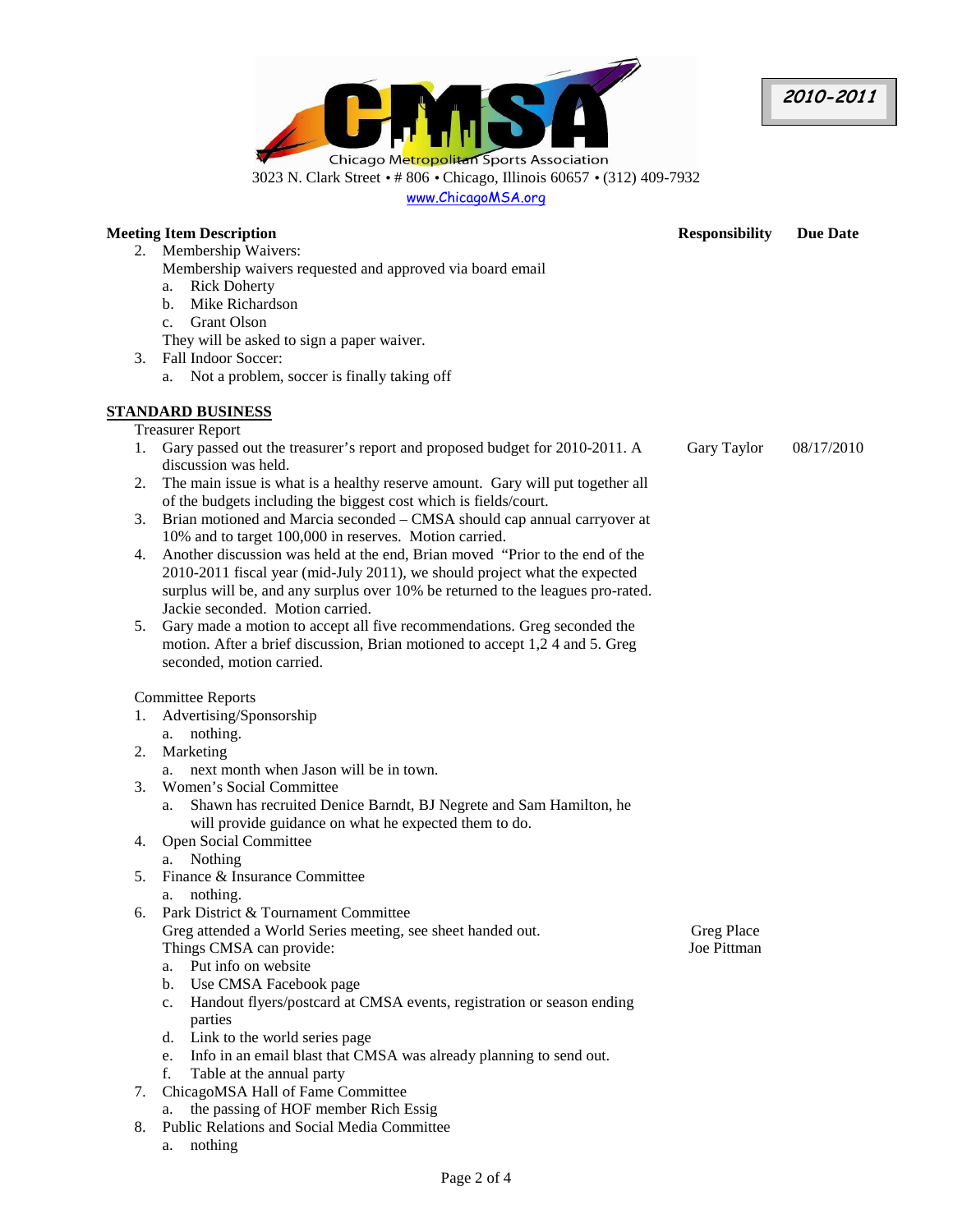**2010-2011** 

Chicago Metropolitan Sports Association 3023 N. Clark Street • # 806 • Chicago, Illinois 60657 • (312) 409-7932

www.ChicagoMSA.org

# **Meeting Item Description Responsibility Due Date**

- 9. Ways and Means Committee a. Nothing
- 10. NAGAAA World Series 2011 Liaison a. Mark will contact Jack

# **EXISTING BUSINESS**

# Audit:

1. Gary has had several conversations with our auditor..

### Bylaws:

- 1. John B. has not done anything, we forgot to ask Greg O.
- 2. The board will ask Greg and some women from the Celtic Crown FB team who are lawyers and possibly Leslie W. from Diesel Daisies to help.

### Complaints/Disciplinary:

1. Brian spoke about one member from men's flag fb.

### Complimentary Membership:

- 1. Brian nominated Jeff Book and Jack Neilsen.
- 2. Brian motioned that all commissioners be granted a complimentary membership for the next year. Gary seconded. Motion carried.
- 3. This list will be reviewed in early August.

#### Programs

- a. Fall programs are up and running.
- b. Current registration is open for indoor soccer, open vb and winter indoor doubles.
- c. Registration has opened up
- 1. Badminton:
	- a. Nothing significant to report
- 2. Basketball Women's
	- a. Nothing significant to report
- 3. Dodgeball Winter Open
- a. Nothing significant to report
- 4. Dodgeball Winter Women's
	- a. Nothing significant to report
- 5. Flag Football Men's
	- a. Nothing significant to report
- 6. Flag Football Women's
- a. Nothing significant to report
- 7. Floor Hockey
	- a. Nothing significant to report
- 8. Kickball Outdoor:
- a. Nothing significant to report
- 9. Soccer Indoor: a. See above
- 10. Soccer Outdoor Open
- a. Nothing significant to report
- 11. Soccer Outdoor Women's
	- a. Nothing significant to report

John Bauters Greg Ausfeld Leslie W